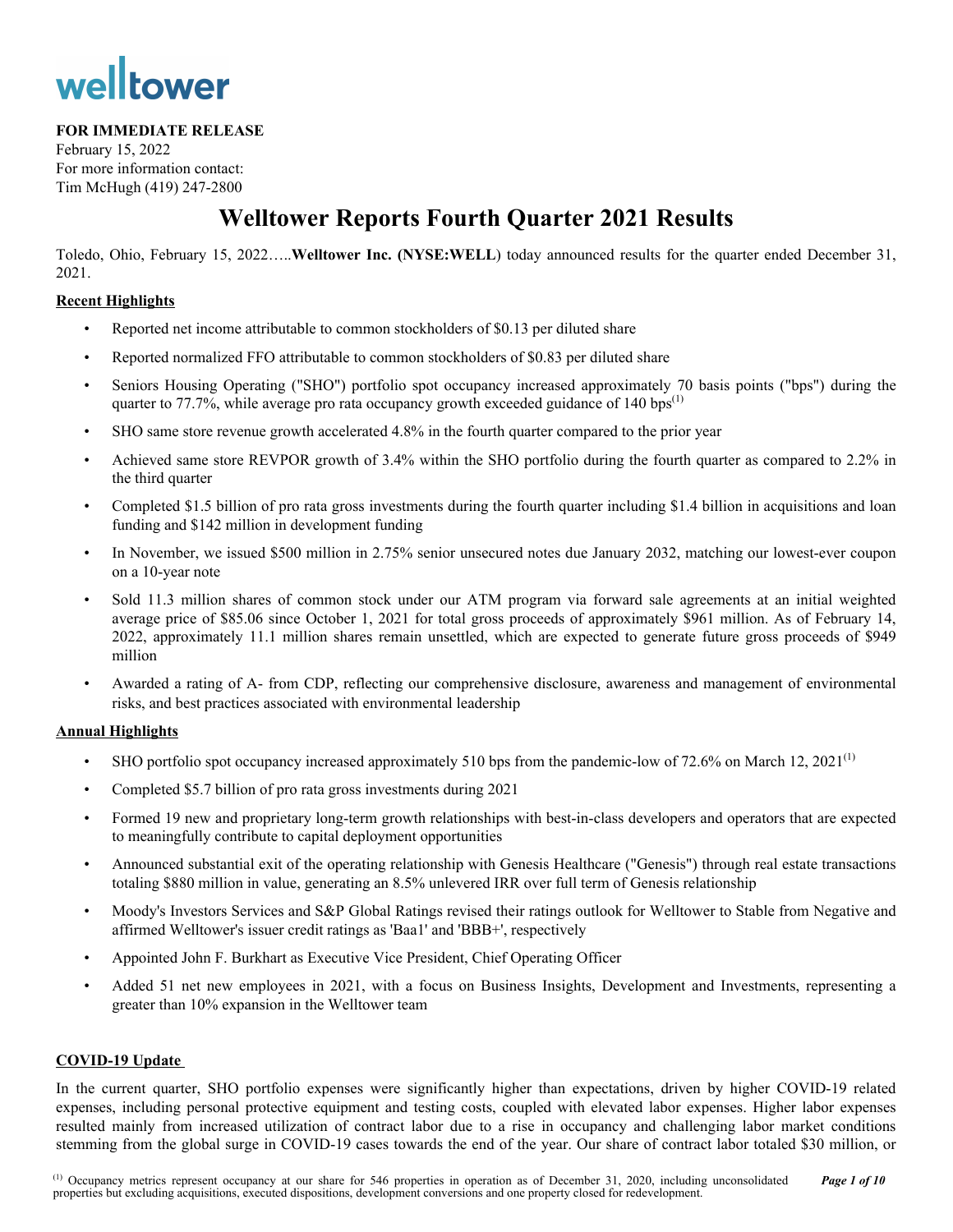approximately \$0.07 per diluted share on net income attributable to common stockholders and normalized FFO for the three months ended December 31, 2021, resulting in an unfavorable sequential impact of \$10 million or \$0.02 per diluted share.

Our share of property-level expenses associated with the COVID-19 pandemic relating to our total SHO portfolio, net of reimbursements including Provider Relief Funds and similar programs in the U.K. and Canada, totaled a benefit of approximately \$14 million and \$39 million for the three and twelve months ended December 31, 2021, respectively, as compared to an expense of approximately \$7 million and \$68 million for the three and twelve months ended December 31, 2020, respectively. These costs included higher labor expenses coupled with expenditures related to procurement of personal protective equipment and other supplies, net of any reimbursements. Such amounts had a favorable impact on net income attributable to common stockholders and normalized FFO per diluted share of less than \$0.03 and \$0.09, for the three and twelve months ended December 31, 2021, respectively, and an unfavorable impact of \$0.02 and \$0.16 per diluted share for the three and twelve months ended December 31, 2020, respectively.

**Capital Activity and Liquidity** Inclusive of available borrowings under our line of credit, cash and cash equivalents, and restricted cash, at December 31, 2021, we had \$4.0 billion of near-term available liquidity and no material senior unsecured note maturities until 2024. Since the beginning of the fourth quarter, we sold 11.3 million shares of common stock under our ATM program via forward sale agreements at an initial weighted average price of \$85.06 per share which are expected to generate gross proceeds of approximately \$961 million. As of February 14, 2022, approximately 11.1 million shares remain unsettled, which are expected to generate future gross proceeds of \$949 million. On November 19, 2021 we completed the issuance of \$500 million senior unsecured notes bearing interest at 2.75% with a maturity date of January 2032.

**Dividend** On February 15, 2022, the Board of Directors declared a cash dividend for the quarter ended December 31, 2021 of \$0.61 per share. This dividend, which will be paid on March 8, 2022 to stockholders of record on March 1, 2022, will be our 203rd consecutive quarterly cash dividend. The declaration and payment of future quarterly dividends remains subject to review and approval by the Board of Directors.

**Quarterly Investment and Disposition Activity** In the fourth quarter, we completed \$1.5 billion of pro rata gross investments including \$1.4 billion in acquisitions and loan funding as well as \$142 million in development funding. We converted five development projects for an aggregate pro rata investment amount of \$189 million. Additionally, during the quarter we completed pro rata property dispositions and loan payoffs of \$200 million.

#### **Notable Investment Activity Completed During the Quarter**

Watermark Retirement Communities During the fourth quarter, we acquired a portfolio of eight rental and six entrance fee communities from Watermark Retirement Communities for \$580 million, located in attractive markets across the U.S. Watermark will be retained to manage the properties under a highly aligned RIDEA 3.0 management agreement. The purchase price represents a 40% discount to estimated replacement cost. The transaction is expected to generate an unlevered IRR in the high single-digit range.

New Perspective Senior Living We formed a new 98/2 joint venture with New Perspective Senior Living and simultaneously acquired three newly developed senior housing communities in fast growing micro markets in the Midwest with densification opportunities. The portfolio was acquired for a pro rata investment of \$108 million, and New Perspective has assumed operations under a strongly aligned RIDEA 3.0 contract. Additionally, we entered into a construction contract to fund the development of 34 additional cottages at one of the properties for \$8 million. The transaction is anticipated to generate unlevered IRR in the high single-digit range.

Quality Senior Living During the quarter, we formed a new partnership with Quality Senior Living ("QSL") through the acquisition of a five-property portfolio of recently developed Class-A communities across the Mid-Atlantic and Southeastern U.S. for \$172 million. Four of the communities will be operated by QSL under a new triple-net master lease with the remaining community managed under a strongly aligned RIDEA 3.0 contract. Additionally, we entered into a strategic long-term exclusive development agreement with QSL.

Floridian Club of Sarasota During the fourth quarter, we acquired a cottage-style active adult community located in Venice, Florida for \$115 million. The property is a Class-A, purpose-built, high end resort style senior community with first rate amenities and finishes. The community was recently constructed and is fully leased with a substantial waitlist. We entered into a management agreement with The Barrington Group, who will continue to manage the community.

Wingate Senior Living During the fourth quarter, we acquired two seniors housing properties located in the Boston MSA for \$100 million. The communities will be operated by Wingate Senior Living under a new triple-net master lease.

Outpatient Medical Acquisition During the fourth quarter, we acquired a portfolio of eight medical office buildings in Ann Arbor, Michigan for \$106 million. The portfolio is 97% occupied, with an average age of seven years and a weighted average remaining lease term of five years.

Other Transactions Additionally during the fourth quarter, we acquired seven seniors housing communities for pro rata investment of \$142 million which will be operated under new triple-net master leases with several existing operators. Additionally, we acquired a medical office building in Texas for \$6 million. We disposed of four properties previously leased to Genesis, one seniors housing triple-net property and one medical office building for proceeds of \$131 million, resulting in a gain on sale of \$12 million.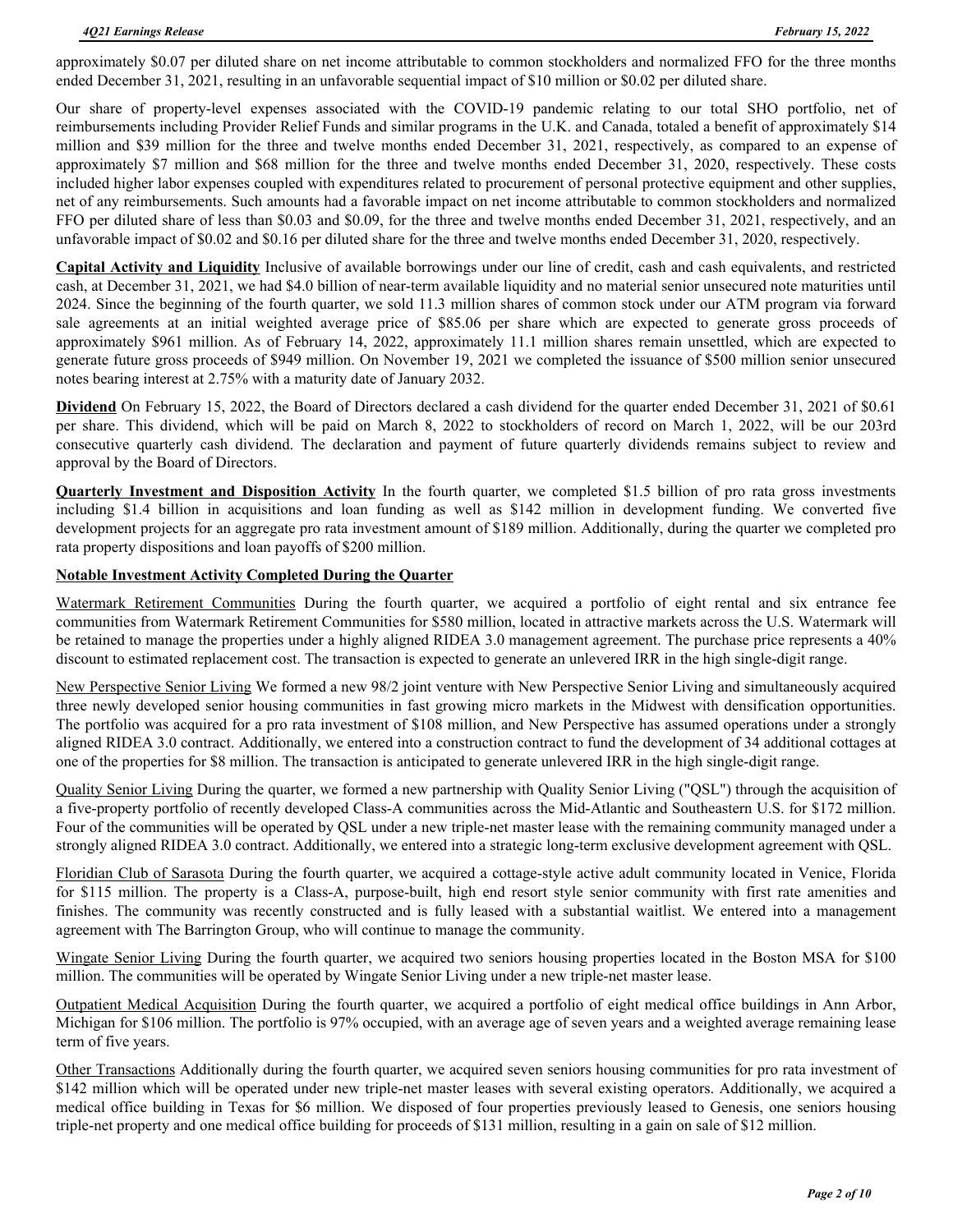**Annual Investment and Disposition Activity** During 2021, we completed \$5.7 billion of pro rata gross investments including \$5.1 billion in acquisitions and loan funding as well as \$546 million in development funding. We converted 16 development projects for an aggregate pro rata amount of \$625 million. Additionally, during the year we completed pro rata property dispositions and loan payoffs of \$1.4 billion.

#### **Notable Annual Investment Activity**

Atria Senior Living During the third quarter, we completed the acquisition of a portfolio of 85 seniors housing properties owned by Holiday Retirement for \$1.58 billion. The portfolio is valued at \$152,000 per unit, representing a discount to estimated replacement cost in excess of 30%. Atria Senior Living assumed operations of the portfolio following its acquisition of the Holiday management company.

StoryPoint Senior Living We expanded our relationship with StoryPoint through the acquisition of 11 seniors housing communities located across the Midwest for \$274 million. These properties will be operated by StoryPoint under a triple-net master lease.

Safanad/HC-One Loan Funding and Equity Investment During the second quarter, we provided £540 million (\$750 million) of senior loan financing and a £30 million (\$42 million) delayed facility to affiliates of Safanad, a global real estate and private equity firm, as part of the successful recapitalization of its investment in HC-One Group. The loan has a 5-year term and is fully collateralized by the shares and assets of the HC-One Group, including its underlying property portfolio of owned assets across the United Kingdom. Welltower's last pound basis on the initial £540 million investment is approximately £40,000 per unit.

Genesis Update During the first quarter, we entered into a definitive agreement to execute a series of mutually beneficial transactions resulting in the substantial exit of Welltower's operating relationship with Genesis. As of December 31, 2021, we have closed on the transitions of nine PowerBack facilities to an 80/20 joint venture with ProMedica, which occurred in April and generated pro rata proceeds of \$58 million. Additionally, operations have transitioned for 39 of the remaining 42 properties, with three properties expected to transition at a later date. We have entered into definitive agreements to sell the 42 properties to either a joint venture with Aurora Health Network, the new operator and us, or to sell outright. As of December 31, 2021, we have closed on the sale of 25 of these properties for proceeds of \$379 million. An additional ten properties are classified as held for sale and the remaining seven properties are expected to be sold in 2023.

**Investment Activity Subsequent to Quarter End** Subsequent to the end of the fourth quarter, we closed an additional \$600 million of pro rata acquisitions and loan funding across four separate transactions, including a portfolio of eight class-A private pay seniors housing communities with an average age of 11 years. The investments are expected to generate high single digit unlevered IRRs.

**Outlook for First Quarter 2022** The degree to which the COVID-19 pandemic continues to impact our operations and those of our operators and tenants, including the variability in the timing of recovery, is dependent on a variety of factors and remains highly uncertain. Accordingly, we are only introducing earnings guidance for the quarter ended March 31, 2022 and expect to report net income attributable to common stockholders in a range of \$0.17 to \$0.22 per diluted share and normalized FFO attributable to common stockholders in a range of \$0.79 to \$0.84 per diluted share. In preparing our guidance, we have made the following assumptions:

- Same Store NOI: We expect average blended SSNOI growth of 7.0%, which is comprised of the following components:
	- Seniors Housing Operating approximately 15.0%
	- Seniors Housing Triple-net approximately 5.0% to 6.0%
	- Outpatient Medical approximately 1.0% to 2.0%
	- Health System approximately 2.75%
	- Long-Term/Post-Acute Care approximately 1.0% to 2.0%
- Provider Relief Funds: Our first quarter guidance includes approximately \$6 million of Provider Relief Funds which are expected to be received during the quarter.
- General and Administrative Expenses: We anticipate first quarter general and administrative expenses to be approximately \$35 million to \$37 million and stock-based compensation expense to be approximately \$7 million.
- Investments: Our earnings guidance includes only those acquisitions closed or announced to date. Furthermore, no transitions or restructures beyond those announced to date are included.
- Development: We anticipate funding approximately \$728 million of development in 2022 relating to projects underway on December 31, 2021.
- Dispositions: We expect pro rata disposition proceeds of \$220 million at a blended yield of 5.3% in 2022. This includes approximately \$161 million of expected proceeds from properties classified as held-for-sale as of December 31, 2021 and \$59 million in expected loan payoffs.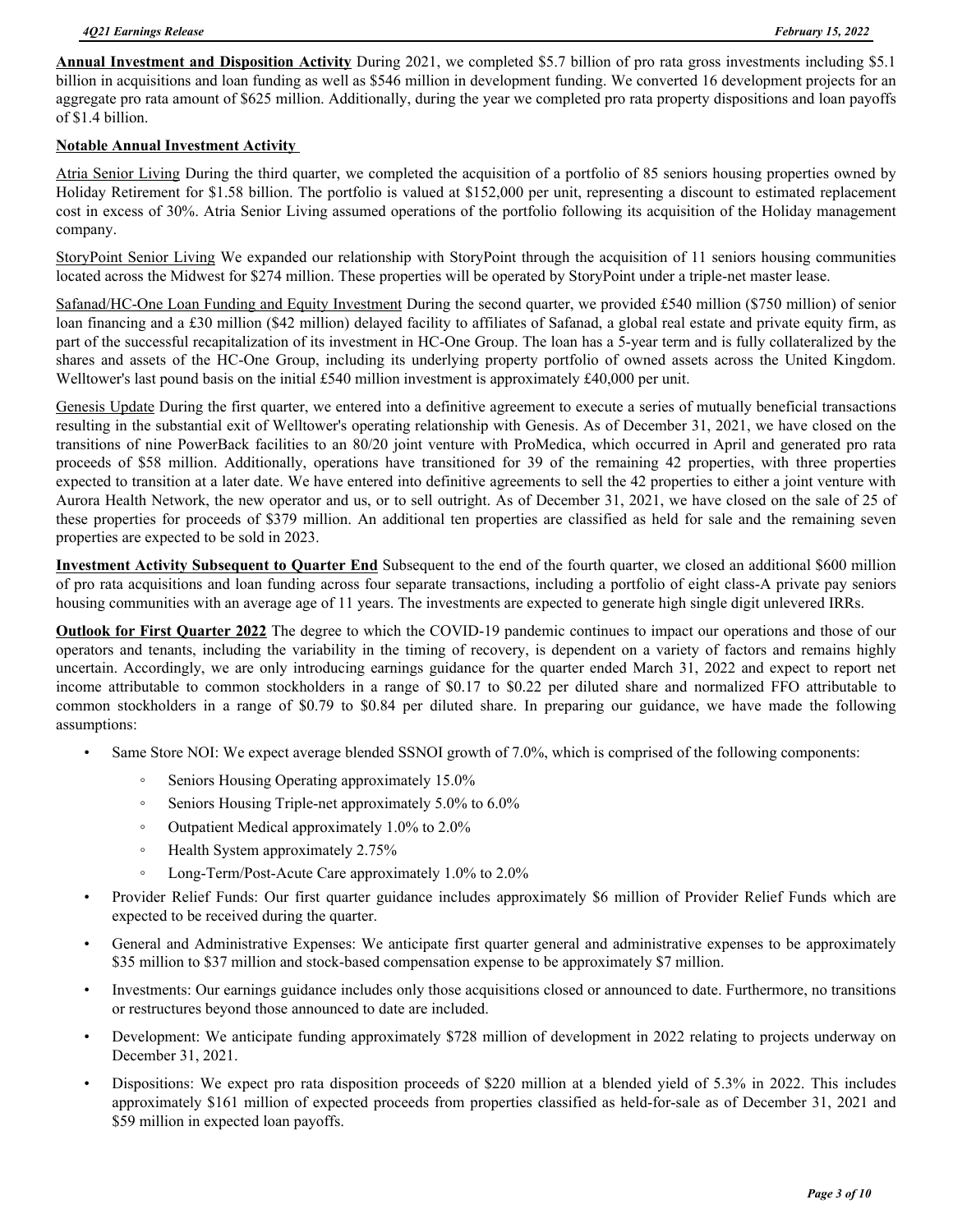Our guidance does not include any additional investments, dispositions or capital transactions beyond those we have announced, nor any other expenses, impairments, unanticipated additions to the loan loss reserve or other additional normalizing items. Please see the Supplemental Reporting Measures section for further discussion and our definition of normalized FFO and SSNOI and Exhibit 3 for a reconciliation of the outlook for net income available to common stockholders to normalized FFO attributable to common stockholders. We will provide additional detail regarding our first quarter outlook and assumptions on the fourth quarter 2021 conference call.

**Conference Call Information** We have scheduled a conference call on Wednesday, February 16, 2022 at 9:00 a.m. Eastern Time to discuss our fourth quarter 2021 results, industry trends and portfolio performance. Telephone access will be available by dialing (844) 467-7115 or (409) 983-9837 (international). For those unable to listen to the call live, a taped rebroadcast will be available beginning two hours after completion of the call through March 2, 2022. To access the rebroadcast, dial (855) 859-2056 or (404) 537-3406 (international). The conference ID number is 2198105. To participate in the webcast, log on to www.welltower.com 15 minutes before the call to download the necessary software. Replays will be available for 90 days.

**Supplemental Reporting Measures** We believe that net income and net income attributable to common stockholders ("NICS"), as defined by U.S. generally accepted accounting principles ("U.S. GAAP"), are the most appropriate earnings measurements. However, we consider funds from operations ("FFO"), normalized FFO, NOI, SSNOI, REVPOR and SS REVPOR to be useful supplemental measures of our operating performance. These supplemental measures are disclosed on our pro rata ownership basis. Pro rata amounts are derived by reducing consolidated amounts for minority partners' noncontrolling ownership interests and adding our minority ownership share of unconsolidated amounts. We do not control unconsolidated investments. While we consider pro rata disclosures useful, they may not accurately depict the legal and economic implications of our joint venture arrangements and should be used with caution.

Historical cost accounting for real estate assets in accordance with U.S. GAAP implicitly assumes that the value of real estate assets diminishes predictably over time as evidenced by the provision for depreciation. However, since real estate values have historically risen or fallen with market conditions, many industry investors and analysts have considered presentations of operating results for real estate companies that use historical cost accounting to be insufficient. In response, the National Association of Real Estate Investment Trusts ("NAREIT") created FFO as a supplemental measure of operating performance for REITs that excludes historical cost depreciation from net income. FFO attributable to common stockholders, as defined by NAREIT, means net income attributable to common stockholders, computed in accordance with U.S. GAAP, excluding gains (or losses) from sales of real estate and impairments of depreciable assets, plus real estate depreciation and amortization, and after adjustments for unconsolidated entities and noncontrolling interests. Normalized FFO attributable to common stockholders represents FFO attributable to common stockholders adjusted for certain items detailed in Exhibit 2. We believe that normalized FFO attributable to common stockholders is a useful supplemental measure of operating performance because investors and equity analysts may use this measure to compare the operating performance of the Company between periods or as compared to other REITs or other companies on a consistent basis without having to account for differences caused by unanticipated and/or incalculable items.

We define NOI as total revenues, including tenant reimbursements, less property operating expenses. Property operating expenses represent costs associated with managing, maintaining and servicing tenants for our properties. These expenses include, but are not limited to, property-related payroll and benefits, property management fees paid to operators, marketing, housekeeping, food service, maintenance, utilities, property taxes and insurance. General and administrative expenses represent costs unrelated to property operations or transaction costs. These expenses include, but are not limited to, payroll and benefits, professional services, office expenses and depreciation of corporate fixed assets. SSNOI is used to evaluate the operating performance of our properties using a consistent population which controls for changes in the composition of our portfolio. As used herein, same store is generally defined as those revenue-generating properties in the portfolio for the relevant year-over-year reporting periods. Acquisitions and development conversions are included in the same store amounts five full quarters after acquisition or being placed into service. Land parcels, loans and sub-leases, as well as any properties sold or classified as held for sale during the period, are excluded from the same store amounts. Redeveloped properties (including major refurbishments of a Seniors Housing Operating property where 20% or more of units are simultaneously taken out of commission for 30 days or more or Outpatient Medical properties undergoing a change in intended use) are excluded from the same store amounts until five full quarters post completion of the redevelopment. Properties undergoing operator transitions and/or segment transitions are also excluded from the same store amounts until five full quarters post completion of the operator transition or segment transition. In addition, properties significantly impacted by force majeure, acts of God or other extraordinary adverse events are excluded from same store amounts until five full quarters after the properties are placed back into service. SSNOI excludes non-cash NOI and includes adjustments to present consistent property ownership percentages and to translate Canadian properties and UK properties using a consistent exchange rate. Normalizers include adjustments that in management's opinion are appropriate in considering SSNOI, a supplemental, non-GAAP performance measure. None of these adjustments, which may increase or decrease SSNOI, are reflected in our financial statements prepared in accordance with U.S. GAAP. Significant normalizers (defined as any that individually exceed 0.50% of SSNOI growth per property type) are separately disclosed and explained. We believe NOI and SSNOI provide investors relevant and useful information because they measure the operating performance of our properties at the property level on an unleveraged basis. We use NOI and SSNOI to make decisions about resource allocations and to assess the property level performance of our properties. No reconciliation of the forecasted range for SSNOI on a combined basis or by property type is included in this release because we are unable to quantify certain amounts that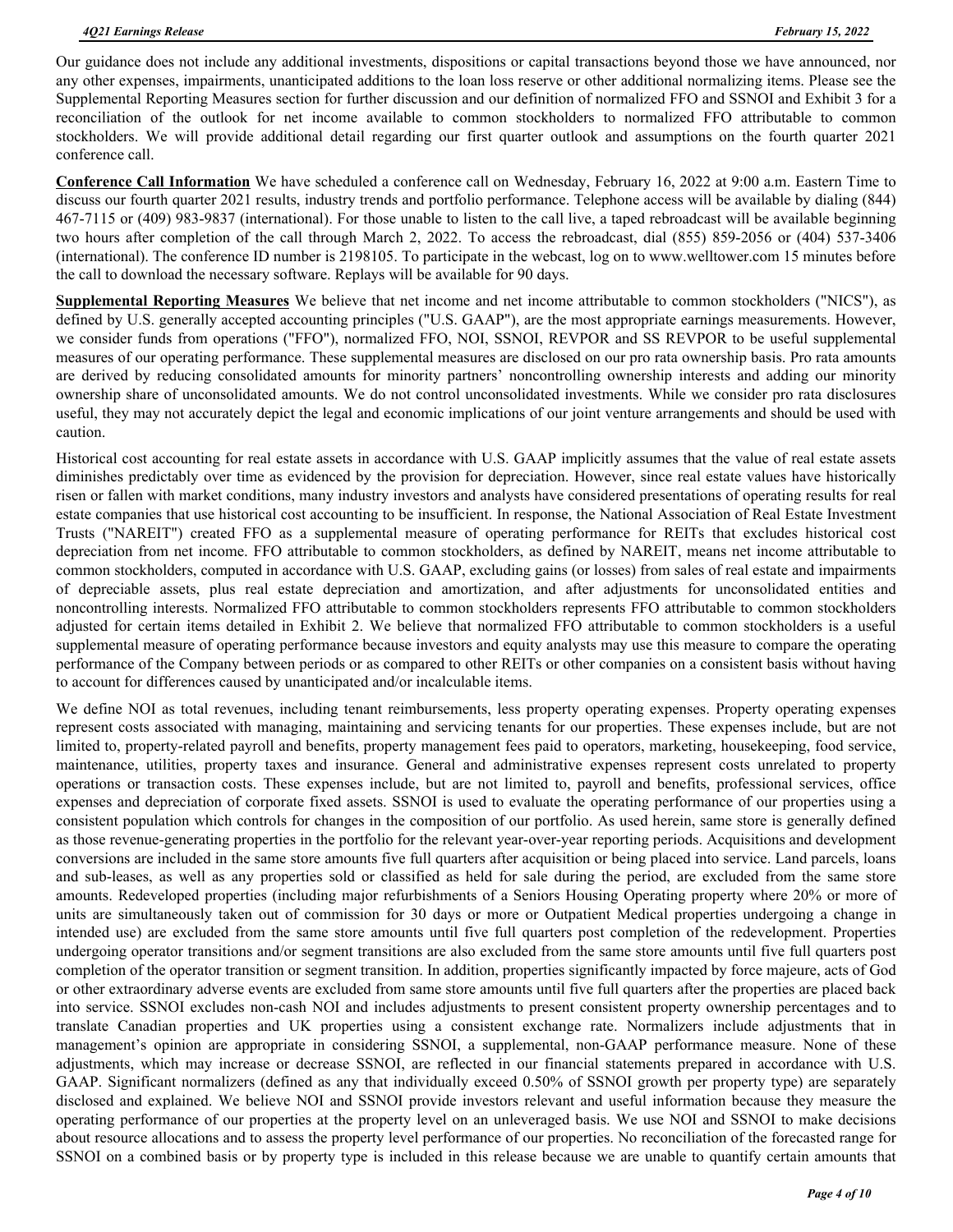would be required to be included in the comparable GAAP financial measure without unreasonable efforts, and we believe such reconciliation would imply a degree of precision that could be confusing or misleading to investors.

REVPOR represents the average revenues generated per occupied room per month at our Seniors Housing Operating properties. It is calculated as our pro rata version of total resident fees and services revenues from the income statement divided by average monthly occupied room days. SS REVPOR is used to evaluate the REVPOR performance of our properties under a consistent population which eliminates changes in the composition of our portfolio. It is based on the same pool of properties used for SSNOI and includes any revenue normalizations used for SSNOI. We use REVPOR and SS REVPOR to evaluate the revenue-generating capacity and profit potential of our Seniors Housing Operating portfolio independent of fluctuating occupancy rates. They are also used in comparison against industry and competitor statistics, if known, to evaluate the quality of our Seniors Housing Operating portfolio.

Our supplemental reporting measures and similarly entitled financial measures are widely used by investors, equity and debt analysts and ratings agencies in the valuation, comparison, rating and investment recommendations of companies. Our management uses these financial measures to facilitate internal and external comparisons to historical operating results and in making operating decisions. Additionally, they are utilized by the Board of Directors to evaluate management. The supplemental reporting measures do not represent net income or cash flow provided from operating activities as determined in accordance with U.S. GAAP and should not be considered as alternative measures of profitability or liquidity. Finally, the supplemental reporting measures, as defined by us, may not be comparable to similarly entitled items reported by other real estate investment trusts or other companies. Please see the exhibits for reconciliations of supplemental reporting measures and the supplemental information package for the quarter ended December 31, 2021, which is available on the Company's website (www.welltower.com), for information and reconciliations of additional supplemental reporting measures.

**About Welltower** Welltower Inc. (NYSE:WELL), an S&P 500 company headquartered in Toledo, Ohio, is driving the transformation of health care infrastructure. The Company invests with leading seniors housing operators, post-acute providers and health systems to fund the real estate infrastructure needed to scale innovative care delivery models and improve people's wellness and overall health care experience. Welltower™, a real estate investment trust ("REIT"), owns interests in properties concentrated in major, high-growth markets in the United States, Canada and the United Kingdom, consisting of seniors housing and post-acute communities and outpatient medical properties. More information is available at www.welltower.com. We routinely post important information on our website at www.welltower.com in the "Investors" section, including corporate and investor presentations and financial information. We intend to use our website as a means of disclosing material, non-public information and for complying with our disclosure obligations under Regulation FD. Such disclosures will be included on our website under the heading "Investors". Accordingly, investors should monitor such portion of our website in addition to following our press releases, public conference calls and filings with the Securities and Exchange Commission. The information on our website is not incorporated by reference in this press release, and our web address is included as an inactive textual reference only.

**Forward-Looking Statements and Risk Factors** This press release contains "forward-looking statements" as defined in the Private Securities Litigation Reform Act of 1995. When Welltower uses words such as "may," "will," "intend," "should," "believe," "expect," "anticipate," "project," "pro forma," "estimate" or similar expressions that do not relate solely to historical matters, Welltower is making forward-looking statements. Forward-looking statements, including statements related to Funds From Operations guidance, are not guarantees of future performance and involve risks and uncertainties that may cause Welltower's actual results to differ materially from Welltower's expectations discussed in the forward-looking statements. This may be a result of various factors, including, but not limited to: the impact of the COVID-19 pandemic; uncertainty regarding the implementation and impact of the CARES Act and future stimulus or other COVID-19 relief legislation; the status of the economy; the status of capital markets, including availability and cost of capital; issues facing the health care industry, including compliance with, and changes to, regulations and payment policies, responding to government investigations and punitive settlements and operators'/tenants' difficulty in cost effectively obtaining and maintaining adequate liability and other insurance; changes in financing terms; competition within the health care and seniors housing industries; negative developments in the operating results or financial condition of operators/tenants, including, but not limited to, their ability to pay rent and repay loans; Welltower's ability to transition or sell properties with profitable results; the failure to make new investments or acquisitions as and when anticipated; natural disasters and other acts of God affecting Welltower's properties; Welltower's ability to re-lease space at similar rates as vacancies occur; Welltower's ability to timely reinvest sale proceeds at similar rates to assets sold; operator/tenant or joint venture partner bankruptcies or insolvencies; the cooperation of joint venture partners; government regulations affecting Medicare and Medicaid reimbursement rates and operational requirements; liability or contract claims by or against operators/tenants; unanticipated difficulties and/or expenditures relating to future investments or acquisitions; environmental laws affecting Welltower's properties; changes in rules or practices governing Welltower's financial reporting; the movement of U.S. and foreign currency exchange rates; Welltower's ability to maintain its qualification as a REIT; key management personnel recruitment and retention; and other risks described in Welltower's reports filed from time to time with the SEC. Welltower undertakes no obligation to update or revise publicly any forward-looking statements, whether because of new information, future events or otherwise, or to update the reasons why actual results could differ from those projected in any forwardlooking statements.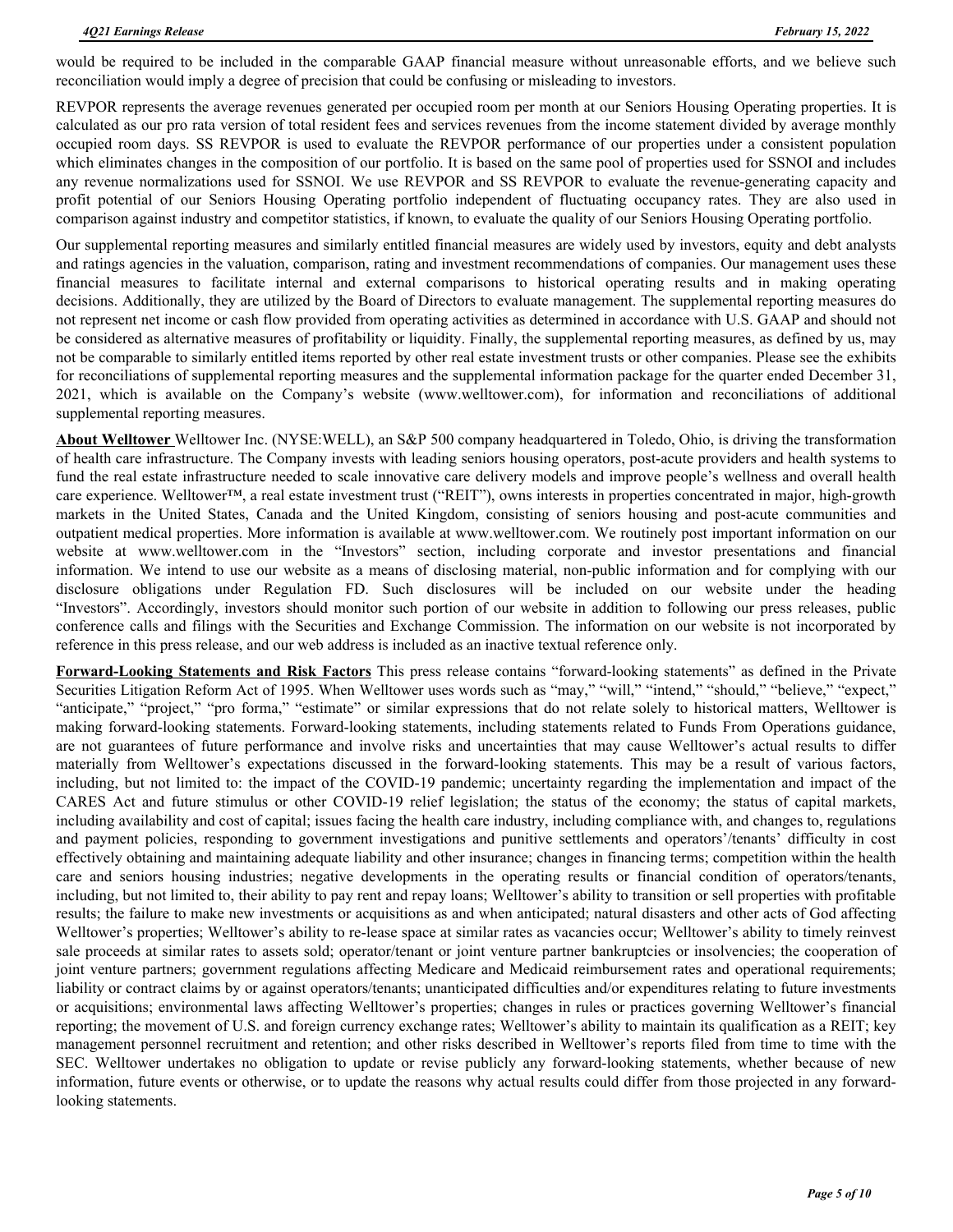### **Welltower Inc. Financial Exhibits**

#### **Consolidated Balance Sheets (unaudited)**

**(in thousands)**

|                                                              | December 31, |               |      |                |  |  |
|--------------------------------------------------------------|--------------|---------------|------|----------------|--|--|
|                                                              |              | 2021          |      | 2020           |  |  |
| <b>Assets</b>                                                |              |               |      |                |  |  |
| Real estate investments:                                     |              |               |      |                |  |  |
| Land and land improvements                                   | \$           | 3,968,430     | - \$ | 3,440,650      |  |  |
| Buildings and improvements                                   |              | 31,062,203    |      | 28,024,971     |  |  |
| Acquired lease intangibles                                   |              | 1,789,628     |      | 1,500,030      |  |  |
| Real property held for sale, net of accumulated depreciation |              | 134,097       |      | 216,613        |  |  |
| Construction in progress                                     |              | 651,389       |      | 487,742        |  |  |
| Less accumulated depreciation and intangible amortization    |              | (6,910,114)   |      | (6,104,297)    |  |  |
| Net real property owned                                      |              | 30,695,633    |      | 27,565,709     |  |  |
| Right of use assets, net                                     |              | 522,796       |      | 465,866        |  |  |
| Real estate loans receivable, net of credit allowance        |              | 1,068,681     |      | 443,372        |  |  |
| Net real estate investments                                  |              | 32,287,110    |      | 28,474,947     |  |  |
| Other assets:                                                |              |               |      |                |  |  |
| Investments in unconsolidated entities                       |              | 1,039,043     |      | 946,234        |  |  |
| Goodwill                                                     |              | 68,321        |      | 68,321         |  |  |
| Cash and cash equivalents                                    |              | 269,265       |      | 1,545,046      |  |  |
| Restricted cash                                              |              | 77,490        |      | 475,997        |  |  |
| Straight-line rent receivable                                |              | 365,643       |      | 344,066        |  |  |
| Receivables and other assets                                 |              | 803,453       |      | 629,031        |  |  |
| Total other assets                                           |              | 2,623,215     |      | 4,008,695      |  |  |
| <b>Total assets</b>                                          |              | 34,910,325    | -S   | 32,483,642     |  |  |
| Liabilities and equity                                       |              |               |      |                |  |  |
| Liabilities:                                                 |              |               |      |                |  |  |
| Unsecured credit facility and commercial paper               | \$           | 324,935       | -S   |                |  |  |
| Senior unsecured notes                                       |              | 11,613,758    |      | 11,420,790     |  |  |
| Secured debt                                                 |              | 2,192,261     |      | 2,377,930      |  |  |
| Lease liabilities                                            |              | 545,944       |      | 418,266        |  |  |
| Accrued expenses and other liabilities                       |              | 1,235,554     |      | 1,041,594      |  |  |
| <b>Total liabilities</b>                                     |              | 15,912,452    |      | 15,258,580     |  |  |
| Redeemable noncontrolling interests                          |              | 401,294       |      | 343,490        |  |  |
| Equity:                                                      |              |               |      |                |  |  |
| Common stock                                                 |              | 448,605       |      | 418,691        |  |  |
| Capital in excess of par value                               |              | 23,133,641    |      | 20,823,145     |  |  |
| Treasury stock                                               |              | (107,750)     |      | (104, 490)     |  |  |
| Cumulative net income                                        |              | 8,663,736     |      | 8,327,598      |  |  |
| Cumulative dividends                                         |              | (14,380,915)  |      | (13, 343, 721) |  |  |
| Accumulated other comprehensive income                       |              | (121, 316)    |      | (148, 504)     |  |  |
| Total Welltower Inc. stockholders' equity                    |              | 17,636,001    |      | 15,972,719     |  |  |
| Noncontrolling interests                                     |              | 960,578       |      | 908,853        |  |  |
| <b>Total equity</b>                                          |              | 18,596,579    |      | 16,881,572     |  |  |
| <b>Total liabilities and equity</b>                          | $\mathbb{S}$ | 34,910,325 \$ |      | 32,483,642     |  |  |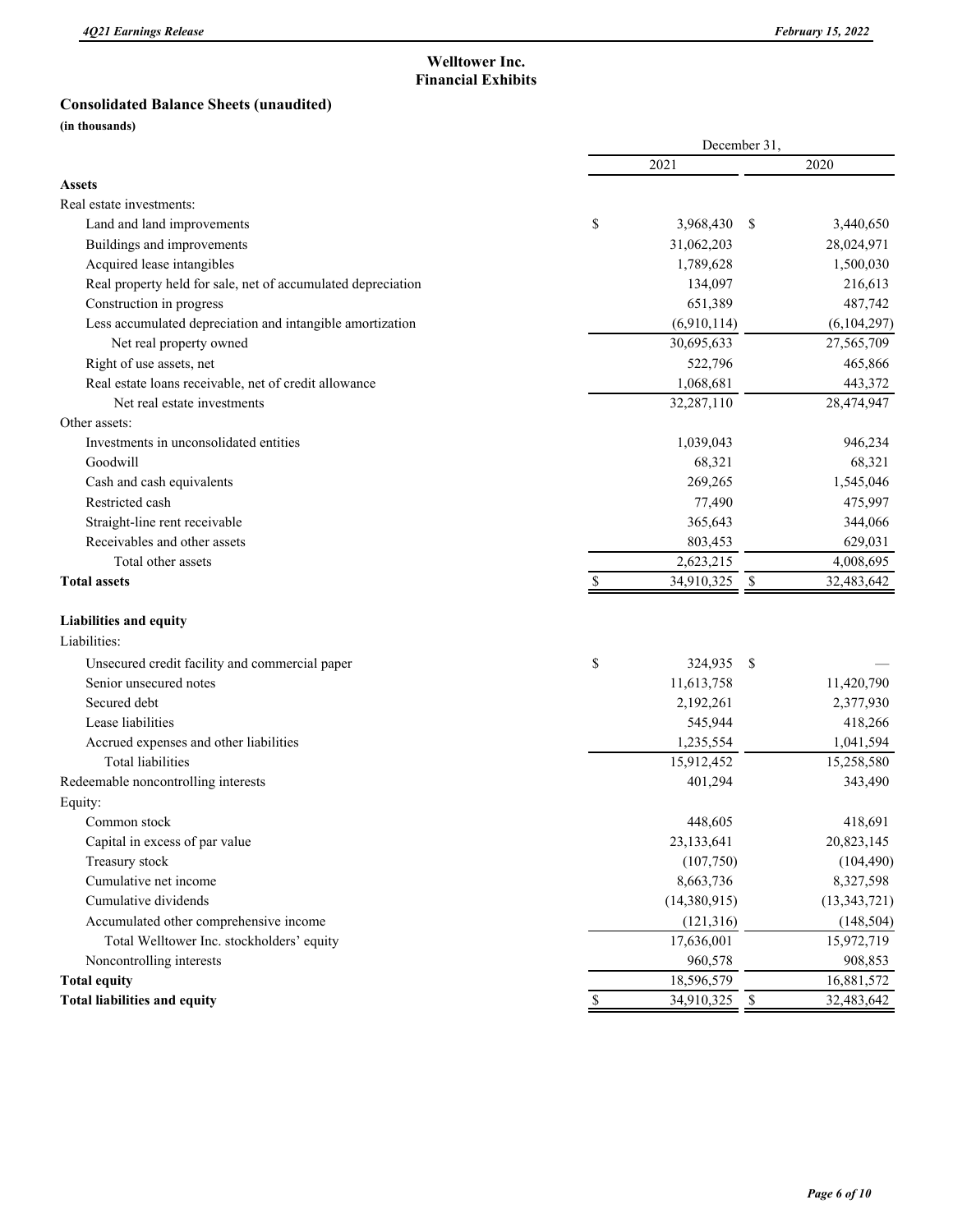|                                                                                 | Three Months Ended<br>December 31, |             |           |               | <b>Twelve Months Ended</b><br>December 31, |               |           |  |  |
|---------------------------------------------------------------------------------|------------------------------------|-------------|-----------|---------------|--------------------------------------------|---------------|-----------|--|--|
|                                                                                 | 2021                               |             | 2020      |               | 2021                                       |               | 2020      |  |  |
| Revenues:                                                                       |                                    |             |           |               |                                            |               |           |  |  |
| Resident fees and services                                                      | \$<br>897,251                      | \$          | 713,534   | \$            | 3,197,223                                  | \$            | 3,074,022 |  |  |
| Rental income                                                                   | 359,145                            |             | 382,049   |               | 1,374,695                                  |               | 1,443,360 |  |  |
| Interest income                                                                 | 39,672                             |             | 21,096    |               | 137,563                                    |               | 69,156    |  |  |
| Other income                                                                    | 13,196                             |             | 5,337     |               | 32,634                                     |               | 19,429    |  |  |
| Total revenues                                                                  | 1,309,264                          |             | 1,122,016 |               | 4,742,115                                  |               | 4,605,967 |  |  |
| Expenses:                                                                       |                                    |             |           |               |                                            |               |           |  |  |
| Property operating expenses                                                     | 785,179                            |             | 620,561   |               | 2,774,562                                  |               | 2,597,823 |  |  |
| Depreciation and amortization                                                   | 284,501                            |             | 242,733   |               | 1,037,566                                  |               | 1,038,437 |  |  |
| Interest expense                                                                | 121,848                            |             | 121,173   | 489,853       |                                            |               | 514,388   |  |  |
| General and administrative expenses                                             | 33,109                             |             | 27,848    |               | 126,727                                    |               | 128,394   |  |  |
| Loss (gain) on derivatives and financial instruments, net                       | (830)                              |             | 569       |               | (7, 333)                                   |               | 11,049    |  |  |
| Loss (gain) on extinguishment of debt, net                                      | (1,090)                            |             | 13,796    |               | 49,874                                     |               | 47,049    |  |  |
| Provision for loan losses, net                                                  | (39)                               |             | 83,085    |               | 7,270                                      |               | 94,436    |  |  |
| Impairment of assets                                                            | 2,357                              |             | 9,317     |               | 51,107                                     |               | 135,608   |  |  |
| Other expenses                                                                  | 15,483                             |             | 33,088    |               | 41,739                                     |               | 70,335    |  |  |
| Total expenses                                                                  | 1,240,518                          |             | 1,152,170 |               | 4,571,365                                  |               | 4,637,519 |  |  |
| Income (loss) from continuing operations before income taxes                    |                                    |             |           |               |                                            |               |           |  |  |
| and other items                                                                 | 68,746                             |             | (30, 154) |               | 170,750                                    |               | (31, 552) |  |  |
| Income tax (expense) benefit                                                    | (2,051)                            |             | (290)     |               | (8,713)                                    |               | (9,968)   |  |  |
| Income (loss) from unconsolidated entities                                      | (12, 174)                          |             | 258       |               | (22, 933)                                  |               | (8,083)   |  |  |
| Gain (loss) on real estate dispositions, net                                    | 11,673                             |             | 185,464   |               | 235,375                                    |               | 1,088,455 |  |  |
| Income (loss) from continuing operations                                        | 66,194                             |             | 155,278   |               | 374,479                                    |               | 1,038,852 |  |  |
| Net income (loss)                                                               | 66,194                             |             | 155,278   |               | 374,479                                    |               | 1,038,852 |  |  |
| Less: Net income (loss) attributable to noncontrolling interests <sup>(1)</sup> | 7,522                              |             | (8, 451)  |               | 38,341                                     |               | 60,008    |  |  |
| Net income (loss) attributable to common stockholders                           | \$<br>58,672                       | \$          | 163,729   | \$            | 336,138                                    | \$            | 978,844   |  |  |
| Average number of common shares outstanding:                                    |                                    |             |           |               |                                            |               |           |  |  |
| Basic                                                                           | 436,909                            |             | 417,123   |               | 424,976                                    |               | 415,451   |  |  |
| Diluted                                                                         | 438,719                            |             | 418,753   |               | 426,841                                    |               | 417,387   |  |  |
| Net income (loss) attributable to common stockholders per share:                |                                    |             |           |               |                                            |               |           |  |  |
| <b>Basic</b>                                                                    | \$<br>0.13                         | \$          | 0.39      | \$            | 0.79                                       | \$            | 2.36      |  |  |
| $Diluted^{(2)}$                                                                 | \$<br>0.13                         | \$          | 0.39      | \$            | 0.78                                       | \$            | 2.33      |  |  |
| Common dividends per share                                                      | \$<br>0.61                         | $\mathbf S$ | 0.61      | <sup>\$</sup> | 2.44                                       | <sup>\$</sup> | 2.70      |  |  |

(1) Includes amounts attributable to redeemable noncontrolling interests.

 $^{(2)}$  Includes adjustment to the numerator for income (loss) attributable to OP unitholders.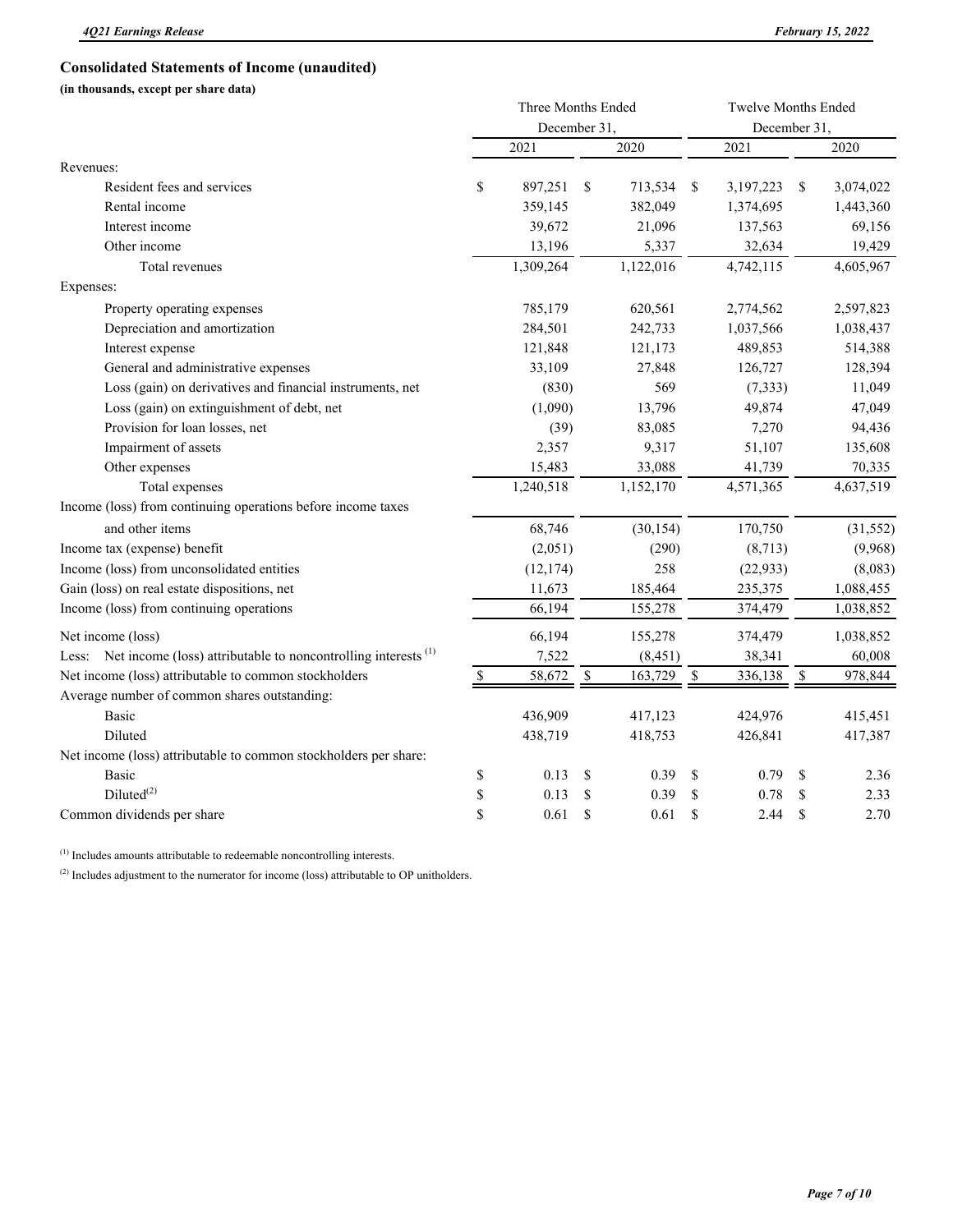| <b>FFO Reconciliations</b>                                                                                               |                    |              |               |            |                            |              |              | Exhibit 1  |  |
|--------------------------------------------------------------------------------------------------------------------------|--------------------|--------------|---------------|------------|----------------------------|--------------|--------------|------------|--|
| (in thousands, except per share data)                                                                                    | Three Months Ended |              |               |            | <b>Twelve Months Ended</b> |              |              |            |  |
|                                                                                                                          |                    | December 31, |               |            |                            | December 31, |              |            |  |
|                                                                                                                          |                    | 2021<br>2020 |               |            |                            | 2021         | 2020         |            |  |
| Net income (loss) attributable to common stockholders                                                                    | \$                 | 58,672       | $\mathbb{S}$  | 163,729    | \$                         | 336,138      | $\mathbb{S}$ | 978,844    |  |
| Depreciation and amortization                                                                                            |                    | 284,501      |               | 242,733    |                            | 1,037,566    |              | 1,038,437  |  |
| Impairments and losses (gains) on real estate dispositions, net                                                          |                    | (9,316)      |               | (176, 147) |                            | (184, 268)   |              | (952, 847) |  |
| Noncontrolling interests $^{(1)}$                                                                                        |                    | (13,988)     |               | (20, 579)  |                            | (54,190)     |              | (23,968)   |  |
| Unconsolidated entities <sup>(2)</sup>                                                                                   |                    | 19,107       |               | 16,091     |                            | 85,476       |              | 62,096     |  |
| NAREIT FFO attributable to common stockholders                                                                           |                    | 338,976      |               | 225,827    |                            | 1,220,722    |              | 1,102,562  |  |
| Normalizing items, net <sup>(3)</sup>                                                                                    |                    | 23,136       |               | 125,468    |                            | 147,816      |              | 381,618    |  |
| Normalized FFO attributable to common stockholders                                                                       | \$                 | 362,112      | $\mathsf{\$}$ | 351,295    | \$                         | 1,368,538    | $\mathbb{S}$ | 1,484,180  |  |
| Average diluted common shares outstanding                                                                                |                    | 438,719      |               | 418,753    |                            | 426,841      |              | 417,387    |  |
| Per diluted share data attributable to common stockholders:                                                              |                    |              |               |            |                            |              |              |            |  |
| Net income $\left( \text{loss}\right)^{(4)}$                                                                             | \$                 | 0.13         | \$            | 0.39       | \$                         | 0.78         | \$           | 2.33       |  |
| <b>NAREIT FFO</b>                                                                                                        | \$                 | 0.77         | \$            | 0.54       | \$                         | 2.86         | \$           | 2.64       |  |
| Normalized FFO                                                                                                           | \$                 | 0.83         | \$            | 0.84       | \$                         | 3.21         | \$           | 3.56       |  |
| Normalized FFO Payout Ratio:                                                                                             |                    |              |               |            |                            |              |              |            |  |
| Dividends per common share                                                                                               | \$                 | 0.61         | \$            | 0.61       | \$                         | 2.44         | \$           | 2.70       |  |
| Normalized FFO attributable to common stockholders per share                                                             | \$                 | 0.83         | \$            | 0.84       | \$                         | 3.21         | \$           | 3.56       |  |
| Normalized FFO payout ratio                                                                                              |                    | 73 %         |               | 73 %       |                            | 76 %         |              | 76 %       |  |
| Other items: <sup>(5)</sup>                                                                                              |                    |              |               |            |                            |              |              |            |  |
| Net straight-line rent and above/below market rent amortization <sup>(6)</sup>                                           | $\mathbb{S}$       | (18, 792)    | \$            | (21,640)   | \$                         | (77, 464)    | \$           | (90, 926)  |  |
| Non-cash interest expenses $(7)$                                                                                         |                    | 7,027        |               | 2,108      |                            | 21,599       |              | 11,545     |  |
| Recurring cap-ex, tenant improvements, and lease commissions                                                             |                    | (46, 344)    |               | (21, 634)  |                            | (100, 925)   |              | (81,271)   |  |
| Stock-based compensation <sup>(8)</sup>                                                                                  |                    | 2,945        |               | 1,875      |                            | 16,934       |              | 22,154     |  |
| (1) Represents noncontrolling interests' share of net FFO adjustments.                                                   |                    |              |               |            |                            |              |              |            |  |
| (2) Represents Welltower's share of net FFO adjustments from unconsolidated entities.                                    |                    |              |               |            |                            |              |              |            |  |
| (3) See Exhibit 2.                                                                                                       |                    |              |               |            |                            |              |              |            |  |
| (4) Includes adjustment to the numerator for income (loss) attributable to OP unitholders.                               |                    |              |               |            |                            |              |              |            |  |
| (5) Amounts presented net of noncontrolling interests' share and including Welltower's share of unconsolidated entities. |                    |              |               |            |                            |              |              |            |  |
| (6) Excludes normalized other impairment (see Exhibit 2).                                                                |                    |              |               |            |                            |              |              |            |  |
| (7) Excludes normalized incremental interest expense (see Exhibit 2).                                                    |                    |              |               |            |                            |              |              |            |  |
| (8) Excludes certain severance related stock-based compensation recorded in other expense (see Exhibit 2).               |                    |              |               |            |                            |              |              |            |  |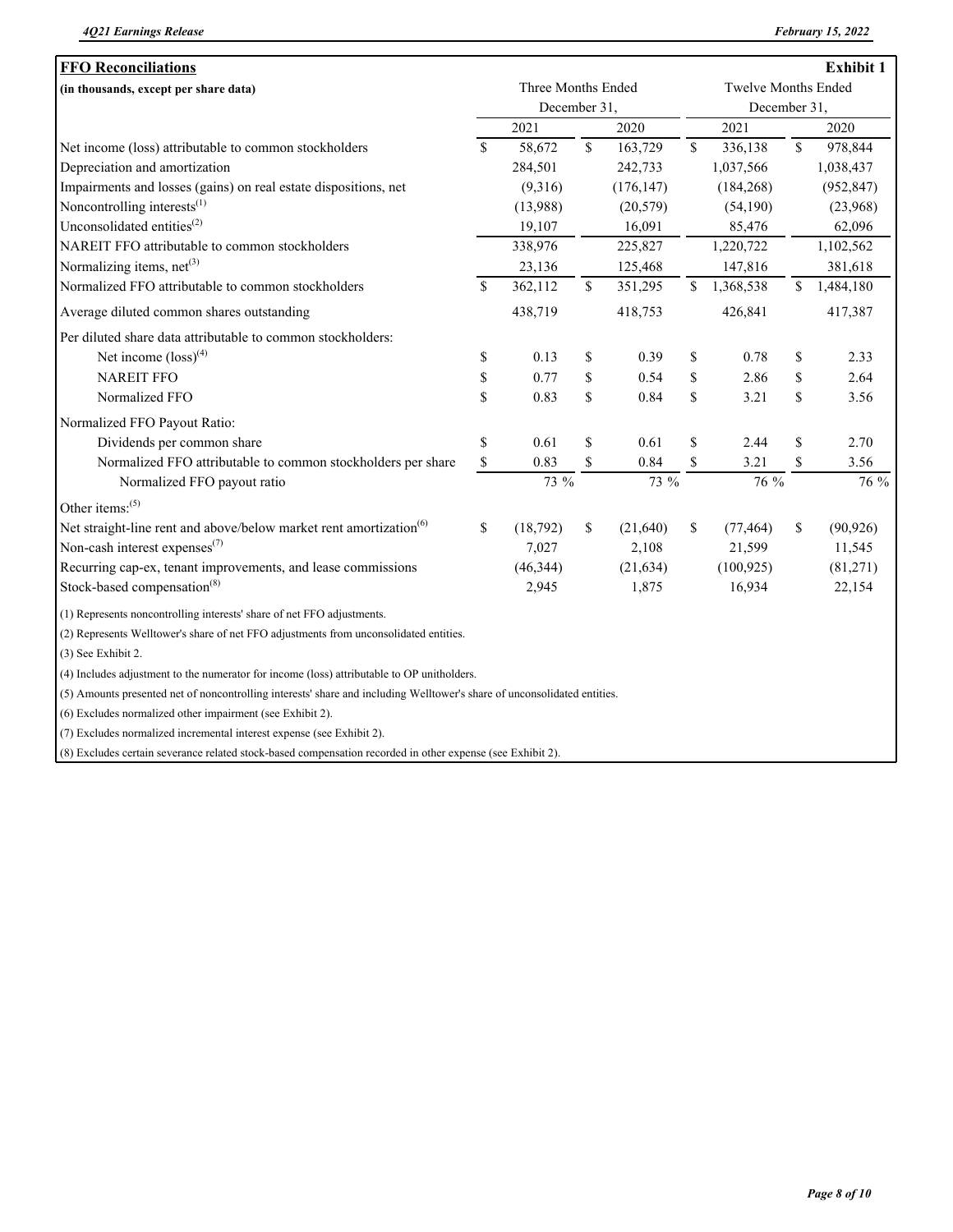| <b>Normalizing Items</b>                                                                    |                    |                 |     |                            |           |    |           |    | <b>Exhibit 2</b> |
|---------------------------------------------------------------------------------------------|--------------------|-----------------|-----|----------------------------|-----------|----|-----------|----|------------------|
| (in thousands, except per share data)                                                       | Three Months Ended |                 |     | <b>Twelve Months Ended</b> |           |    |           |    |                  |
|                                                                                             | December 31.       |                 |     | December 31,               |           |    |           |    |                  |
|                                                                                             |                    | 2021            |     |                            | 2020      |    | 2021      |    | 2020             |
| Loss (gain) on derivatives and financial instruments, net                                   | \$                 | $(830)$ (1) \$  |     |                            | 569       |    | (7,333)   | S. | 11,049           |
| Loss (gain) on extinguishment of debt, net                                                  |                    | $(1,090)$ $(2)$ |     |                            | 13,796    |    | 49,874    |    | 47,049           |
| Provision for loan losses, net                                                              |                    | $(39)$ $(3)$    |     |                            | 83,085    |    | 7,270     |    | 94,436           |
| Nonrecurring income tax benefits                                                            |                    |                 |     |                            |           |    | (6,298)   |    |                  |
| Incremental interest expense                                                                |                    |                 |     |                            |           |    |           |    | 5,871            |
| Other impairment                                                                            |                    |                 |     |                            |           |    | 49,241    |    | 146,508          |
| Other expenses                                                                              |                    | 15,483          | (4) |                            | 33,088    |    | 41,739    |    | 70,335           |
| Leasehold interest adjustment                                                               |                    | 1,400           | (5) |                            |           |    | 760       |    |                  |
| Casualty losses, net of recoveries                                                          |                    | 4,788           | (6) |                            |           |    | 5,786     |    |                  |
| Normalizing items attributable to noncontrolling interests and unconsolidated entities, net |                    | $3,424$ (7)     |     |                            | (5,070)   |    | 6,777     |    | 6,370            |
| Net normalizing items                                                                       |                    | \$23,136        |     |                            | \$125,468 |    | \$147,816 |    | \$381,618        |
| Average diluted common shares outstanding                                                   |                    | 438,719         |     |                            | 418,753   |    | 426,841   |    | 417,387          |
| Net normalizing items per diluted share                                                     | \$                 | 0.05            |     | \$                         | 0.30      | S. | 0.35      | S  | 0.91             |

(1) Primarily related to mark-to-market of the equity warrants received as part of the Safanad/HC-One transaction that closed in the second quarter.

(2) Primarily related to the extinguishment of secured debt

(3) Primarily related to reserves for loan losses under the current expected credit losses accounting standard.

(4) Primarily related to non-capitalizable transaction costs, including an accrual for non-capitalizable promotes, and legal fees and accrued litigation settlements.

(5) Represents \$14,774,000 of revenues and \$16,174,000 of property operating expenses associated with a leasehold portfolio interest relating to 26 properties assumed by a wholly-owned affiliate in conjunction with the Hol the net impact each quarter will be excluded from Normalized FFO.

(6) Primarily relates to casualty losses net of any insurance recoveries.

(7) Primarily related to our share of accrued litigation settlements and non-capitalizable transaction costs on unconsolidated entities.

| <b>Outlook Reconciliation: Quarter Ending March 31, 2022</b>                                                   |                        |           |    | <b>Exhibit 3</b> |  |  |  |
|----------------------------------------------------------------------------------------------------------------|------------------------|-----------|----|------------------|--|--|--|
| (in millions, except per share data)                                                                           | <b>Current Outlook</b> |           |    |                  |  |  |  |
|                                                                                                                |                        | Low       |    |                  |  |  |  |
| FFO Reconciliation:                                                                                            |                        |           |    |                  |  |  |  |
| Net income attributable to common stockholders                                                                 | \$                     | 78        |    | 101              |  |  |  |
| Impairments and losses (gains) on real estate dispositions, $net^{(1,2)}$                                      |                        | (30)      |    | (30)             |  |  |  |
| Depreciation and amortization <sup>(1)</sup>                                                                   |                        | 309       |    | 309              |  |  |  |
| NAREIT FFO and Normalized FFO attributable to common stockholders                                              |                        | 357       |    | 380              |  |  |  |
| Diluted per share data attributable to common stockholders:                                                    |                        |           |    |                  |  |  |  |
| Net income                                                                                                     | \$                     | 0.17      |    | 0.22             |  |  |  |
| NAREIT FFO and Normalized FFO                                                                                  | \$                     | 0.79      | S. | 0.84             |  |  |  |
| Other items: $(1)$                                                                                             |                        |           |    |                  |  |  |  |
| Net straight-line rent and above/below market rent amortization                                                | \$                     | $(20)$ \$ |    | (20)             |  |  |  |
| Non-cash interest expenses                                                                                     |                        |           |    |                  |  |  |  |
| Recurring cap-ex, tenant improvements, and lease commissions                                                   |                        | (27)      |    | (27)             |  |  |  |
| Stock-based compensation                                                                                       |                        | 8         |    | 8                |  |  |  |
| (1) Amounts presented net of noncontrolling interests' share and Welltower's share of unconsolidated entities. |                        |           |    |                  |  |  |  |
| (2) Includes estimated gains on expected dispositions.                                                         |                        |           |    |                  |  |  |  |